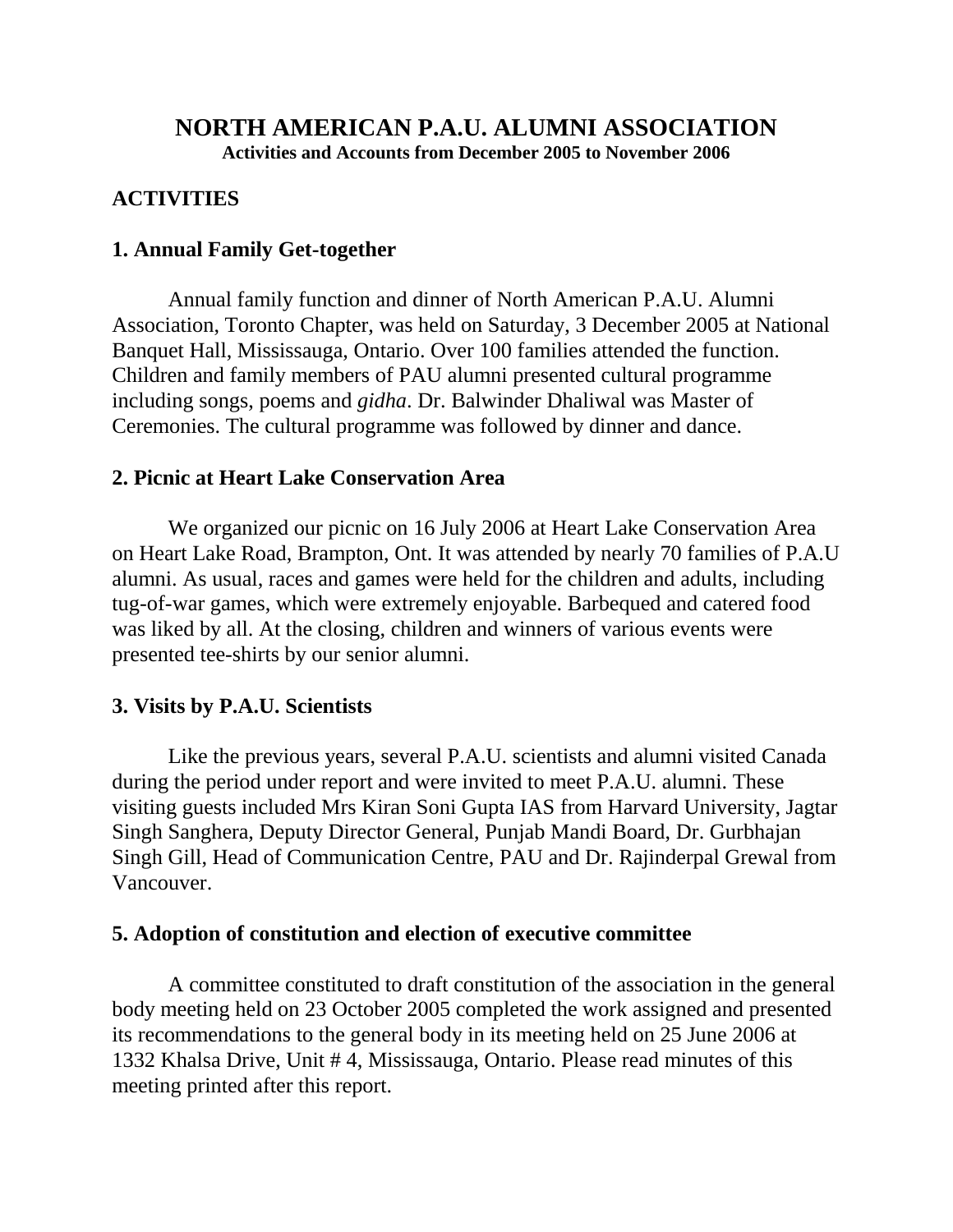Constitution drafted by the above committee was approved by the general body and adopted for the association. The full text has been printed after this report. The following executive committee was elected for the term of two years i.e., from 1<sup>st</sup> of September 2006 to 31<sup>st</sup> of August 2008.

| President:                       | Iqbal Bhangu                                                                    |
|----------------------------------|---------------------------------------------------------------------------------|
| Vice-President:                  | Jora Brar                                                                       |
| General Secretary: Kuldip Chahal |                                                                                 |
| Treasurer:                       | Manjit Dhindsa                                                                  |
| Members:                         | Kirpal Bodal, Jagtar Shergill, Tejpal Brar, Paramjit Birdi<br>and Satwant Sidhu |

#### **6. Construction of website and registration of association**

The executive committee, in a meeting held on 10 November 2006, decided to construct a website of the association and post all information on it instead of publishing in a souvenir. The duty of website construction was entrusted to Manjit Dhindsa and that of association registration to Kuldip Chahal and Beant Bhatti. The website, in addition to providing all information about our alumni and activities, will also post advertisements to generate revenue. Any person, organization or business, whether related to PAU or not, will be allowed to advertise on the website.

*Suggestions from alumni to improve the functioning of our association are always welcome.*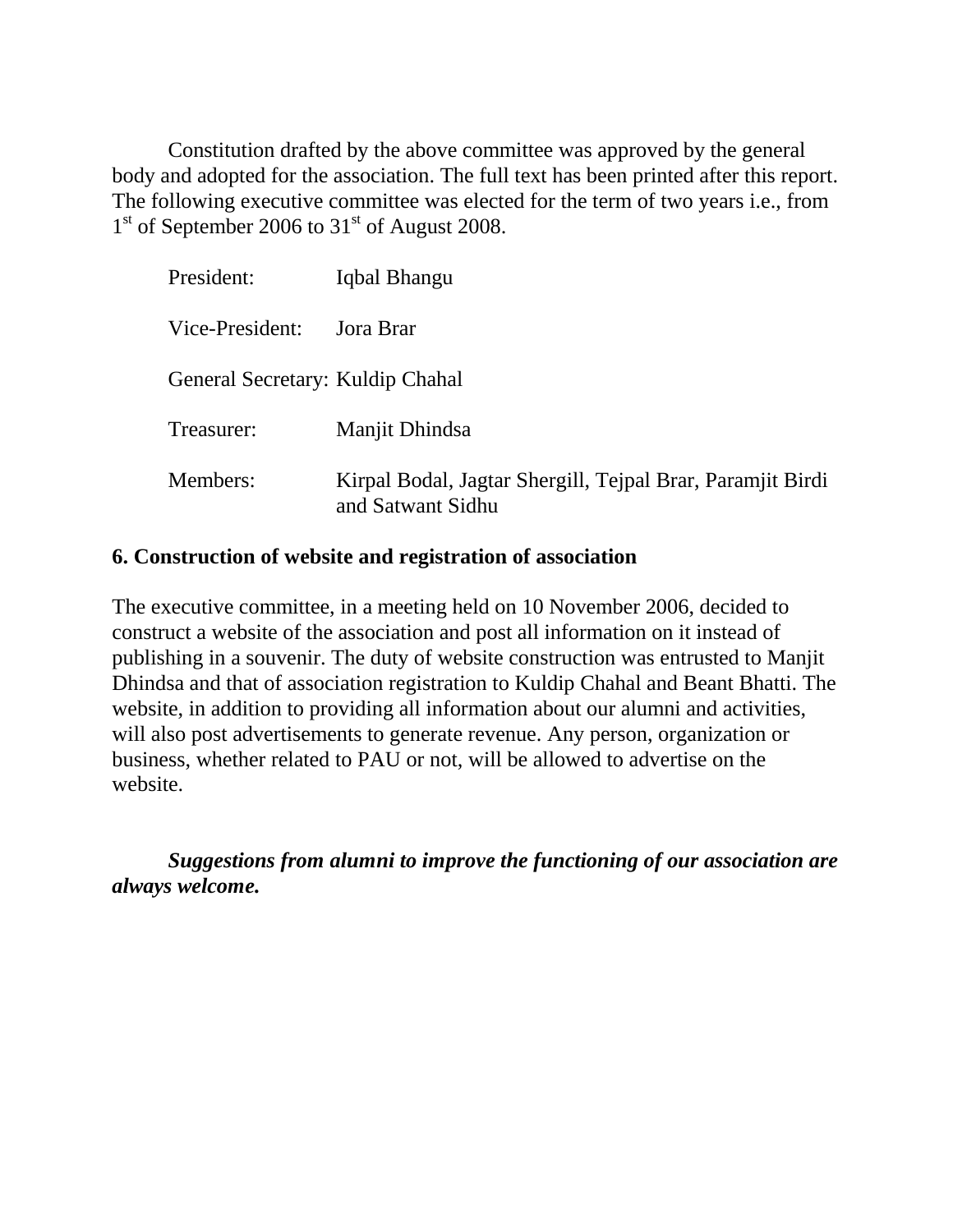## **ACCOUNTS**

# **1. Annual Function at National Banquet Hall, 3 December 2005**

# **Funds collected:**

| Collection through dinner tickets<br>Collection through advertisements in souvenir | \$5,815.00<br>$$1,800.00$ (600 due) |  |  |
|------------------------------------------------------------------------------------|-------------------------------------|--|--|
| <b>Total funds collected:</b>                                                      | \$7,615.00                          |  |  |
| <b>Expenses:</b>                                                                   |                                     |  |  |
| <b>Payment to National Banquet Hall</b>                                            | \$4,400.00                          |  |  |
| D.J. charges                                                                       | \$300.00                            |  |  |
| Liquor & beer                                                                      | \$1,286.30                          |  |  |
| Tickets, gift certificates, etc.                                                   | \$276.50                            |  |  |
| Liquor license                                                                     | \$<br>25.00                         |  |  |
| <b>Ticket collector</b>                                                            | \$<br>70.00                         |  |  |
| Souvenir printing                                                                  | $\mathbb{S}$<br>600.00              |  |  |
| <b>Total expenses:</b>                                                             | \$6,957.80                          |  |  |
| <b>Balance:</b>                                                                    | \$657.20                            |  |  |
| 2. Picnic at Heart Lake Conservation Area, 31 July 2006                            |                                     |  |  |
| <b>Funds collected:</b>                                                            | \$1,716.00                          |  |  |
| <b>Expenses:</b>                                                                   |                                     |  |  |
| Food, meat, snacks & soft drinks                                                   | \$1,072.74                          |  |  |
| Food catering                                                                      | \$625.00                            |  |  |
| Tee-Shirts                                                                         | \$318.00                            |  |  |
| Park reservation                                                                   | \$ 374.50                           |  |  |
| <b>Total expenses:</b>                                                             | \$2,390.24                          |  |  |
| <b>Deficit</b>                                                                     | $(\$ 674.24)$                       |  |  |
| <b>Overall Deficit:</b>                                                            | $$^{($<br>17.04)                    |  |  |